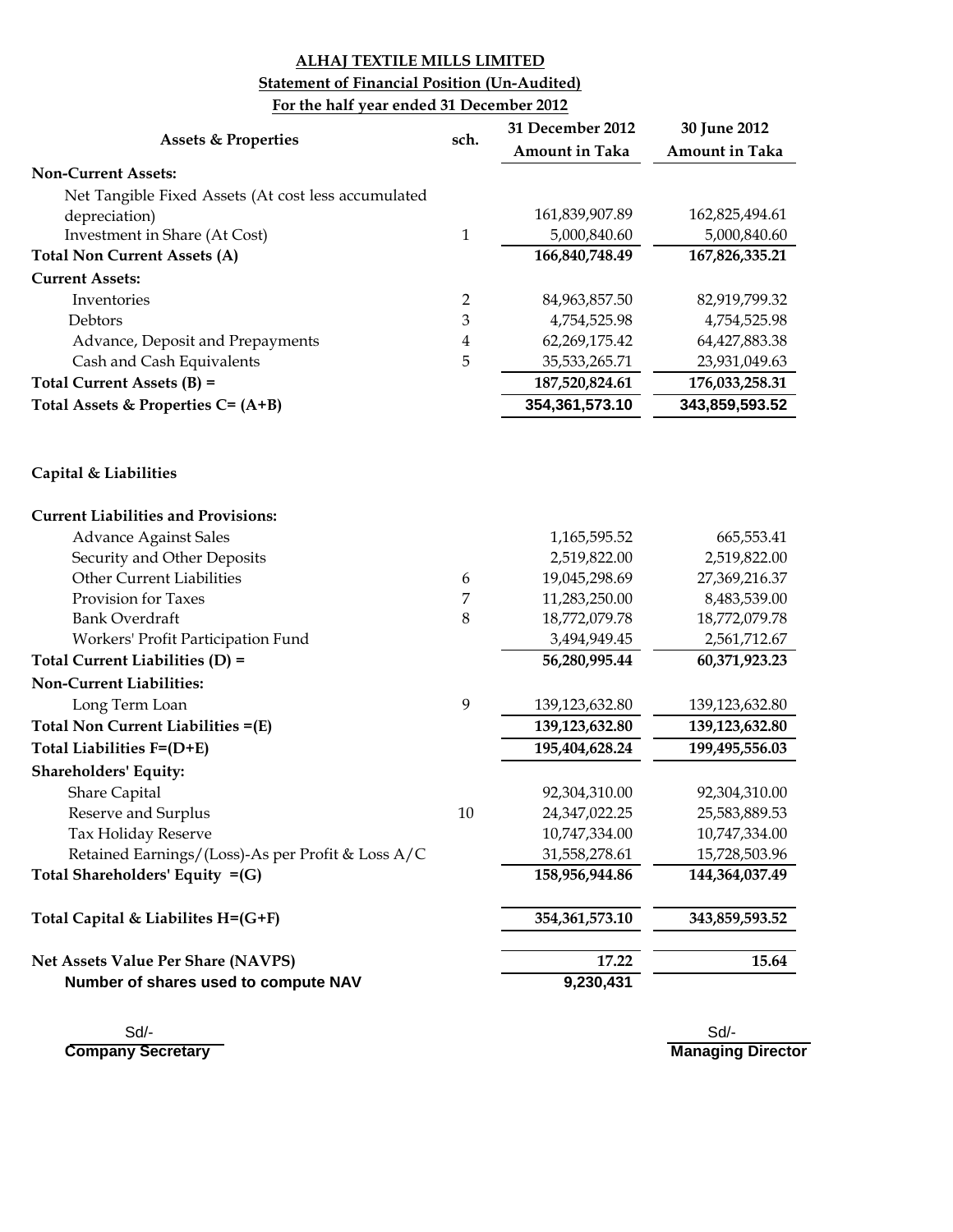#### **ALHAJ TEXTILE MILLS LIMITED Comprehensive Income Statement (Un-Audited) For the half year ended 31 December 2012**

| <b>PARTICULARS</b>                        |    | Half year Ended    | Half year Ended    | <b>Interim Period</b> | <b>Interim Period</b> |
|-------------------------------------------|----|--------------------|--------------------|-----------------------|-----------------------|
|                                           |    | July-Dec, 2012     | July-Dec,2011      | Oct-Dec, 2012         | Oct-Dec, 2011         |
| Revenue (Turnover)                        |    | 177,040,479.01     | 135,847,149.38     | 81,999,316.53         | 78,053,897.20         |
| Cost of Goods Sold                        |    | (150, 584, 552.06) | (128, 476, 815.44) | (68, 679, 470.06)     | (79, 373, 267.02)     |
| Gross Profit / $(Loss) =$                 |    | 26,455,926.95      | 7,370,333.94       | 13,319,846.47         | (1,319,369.82)        |
| <b>Operating Expenses:</b>                |    |                    |                    |                       |                       |
| Administrative Expenses                   | 11 | (6,946,360.46)     | (7,627,991.36)     | (3,904,243.24)        | (4,668,219.96)        |
| Selling & Distribution Expenses           | 12 | (380, 418.00)      | (509,096.00)       | (182, 383.00)         | (285,063.00)          |
| <b>Total Operating Expenses</b>           |    | (7,326,778.46)     | (8, 137, 087.36)   | (4,086,626.24)        | (4,953,282.96)        |
| <b>Operating Profit / (Loss)</b>          |    | 19,129,148.49      | (766, 753.42)      | 9,233,220.23          | (6, 272, 652.78)      |
| <b>Financial Expenses:</b>                |    |                    |                    |                       |                       |
| Interest on C.C loan                      |    |                    | (1,247,300.00)     |                       | (623, 650.00)         |
| Interest on long term loan                |    |                    | (2,572,408.00)     |                       | (1,286,204.00)        |
|                                           |    |                    | (3,819,708.00)     |                       | (1,909,854.00)        |
| Net Operating Profit / (Loss)             |    | 19,129,148.49      | (4,586,461.42)     | 9,233,220.23          | (8, 182, 506.78)      |
| Bank Interest Received on STD A/C         |    | 415,163.38         | 107,051.18         | 415,106.18            | 107,051.51            |
| Other Income                              |    | 53,660.56          | 4,800.00           |                       | 4,800.00              |
|                                           |    | 468,823.94         | 111,851.18         | 415,106.18            | 111,851.51            |
| Net profit/(Loss) before Tax & WPPF       |    | 19,597,972.43      | (4,474,610.24)     | 9,648,326.41          | (8,070,655.27)        |
| Workers Profit Participation Fund         |    | (933, 236.78)      |                    | (459, 444.11)         |                       |
| Net Profit / (Loss) before Tax            |    | 18,664,735.65      | (4,474,610.24)     | 9,188,882.30          | (8,070,655.27)        |
| Provision for Income Tax                  |    | (2,799,711.00)     |                    | (1,378,333.00)        |                       |
| Net Profit / (Loss) After Tax =           |    | 15,865,024.65      | (4,474,610.24)     | 7,810,549.30          | (8,070,655.27)        |
| Earning per Share(Per value Taka 10)(EPS) |    | 1.72               | (0.58)             | 0.85                  | (1.05)                |

 Sd/- Sd/- **Company Secretary Company Secretary**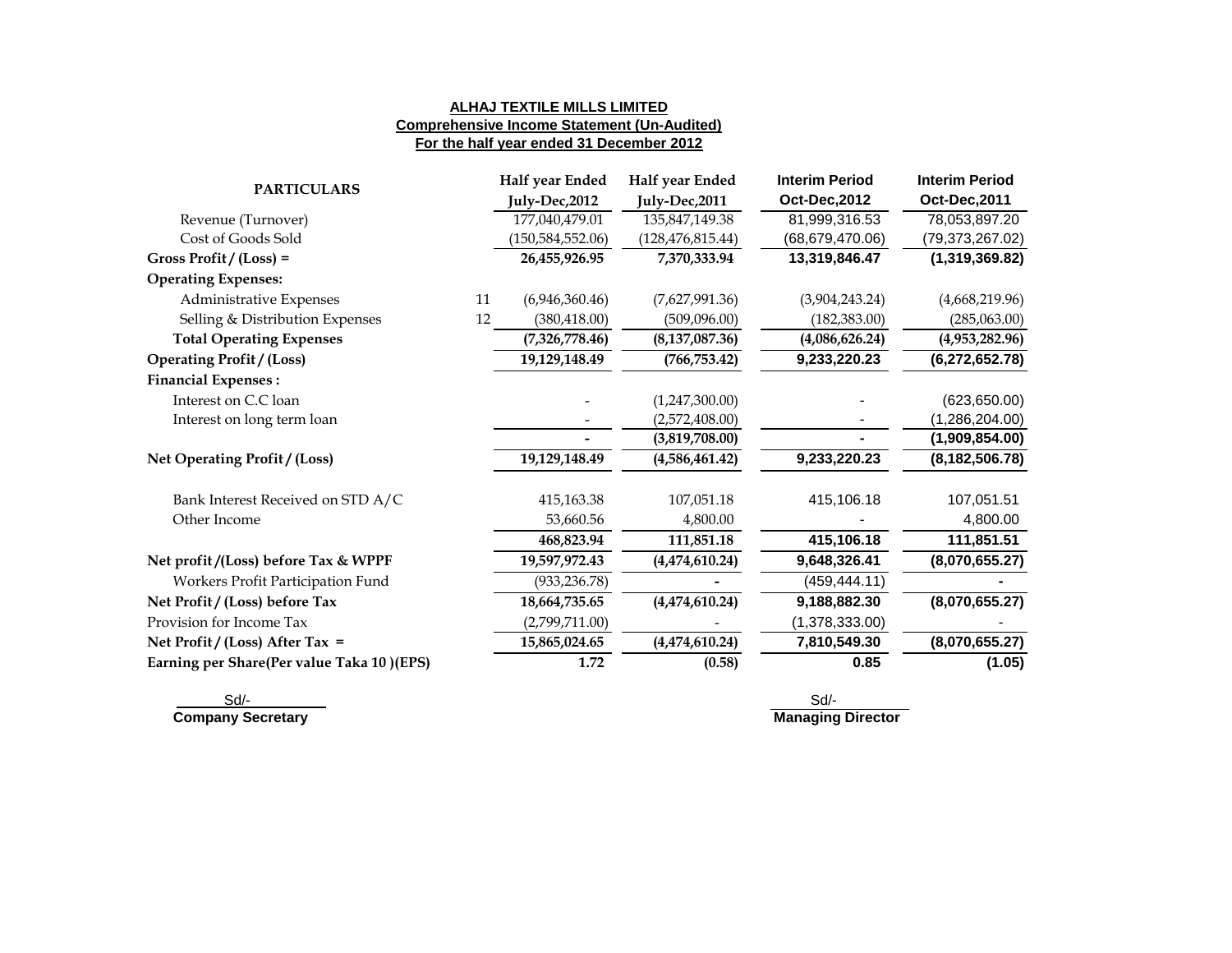**Statement Changes in Equity (Un-Audited) For the half year ended 31 December 2012**

|                                         | <b>Share</b>  | Tax Holiday    | Reserves &     | Retained       |                |
|-----------------------------------------|---------------|----------------|----------------|----------------|----------------|
| Particulars                             | Capital       | <b>Reserve</b> | Surplus        | Earnings       | Total          |
|                                         | Amount [Tk.]  | Amount [Tk.]   | Amount [Tk.]   | Amount [Tk.]   | Amount [Tk.]   |
|                                         |               |                |                |                |                |
| 30 June 2012                            | 92,304,310.00 | 10,747,334.00  | 25,583,889.53  | 15,728,503.96  | 144,364,037.49 |
| Previous year's adjustment for VAT of   |               |                |                |                |                |
| <b>Board Meeting Fee</b>                |               |                |                | (35,250.00)    | (35,250.00)    |
| Net Profit after Tax of 31-12-2012      |               |                |                | 15,865,024.65  | 15,865,024.65  |
| Adjustment against<br>Reserve<br>onl    |               |                |                |                |                |
| Revaluation of Fixed Assets             |               |                | (1,236,867.28) |                | (1,236,867.28) |
| 30 December 2012                        | 92,304,310.00 | 10,747,334.00  | 24,347,022.25  | 31,558,278.61  | 158,956,944.86 |
|                                         |               |                |                |                |                |
| 30 June 2011                            | 76,920,260.00 | 10,747,334.00  | 28,395,925.66  | 18,695,476.58  | 134,758,996.24 |
| Net Profit after Tax of 30-12-2011      |               |                |                | (4,474,610.24) | (4,474,610.24) |
| Adjustment<br>Reserve<br>against<br>onl |               |                |                |                |                |
| Revaluation of Fixed Assets             |               |                | (1,406,018.00) |                | (1,406,018.00) |
| 30 December 2011                        | 76,920,260.00 | 10,747,334.00  | 26,989,907.66  | 14,220,866.34  | 128,878,368.00 |

 Sd/- **Company Secretary** **Managing Director** Sd/-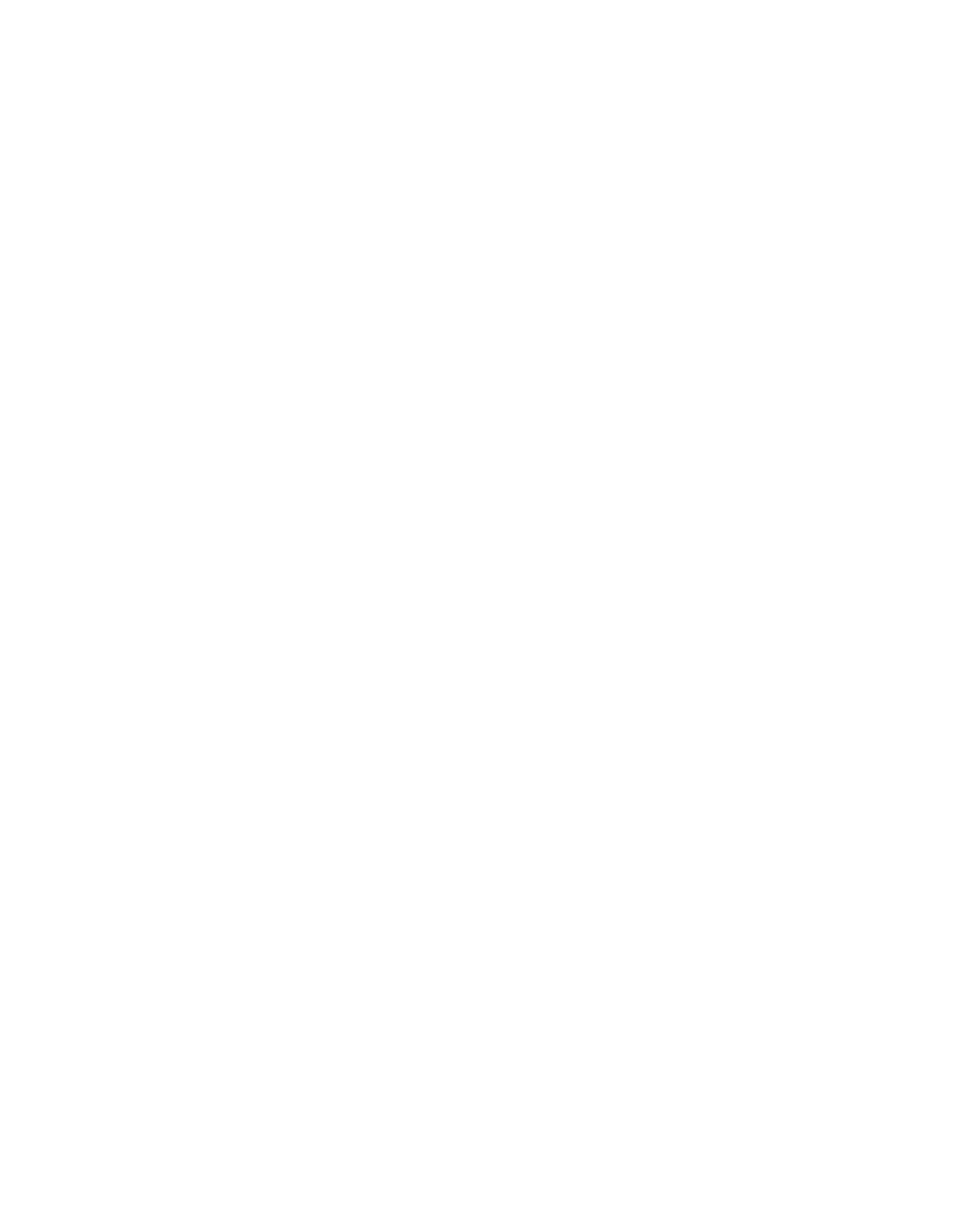### **Statement of Cash Flow (Un-audited) For the half year ended 31 December 2012**

|                                                 | 31 December 2012      | 31 December 2011      |
|-------------------------------------------------|-----------------------|-----------------------|
| <b>PARTICULARS</b>                              | <b>Amount in Taka</b> | <b>Amount in Taka</b> |
| <b>CASH FLOW FROM OPERATING ACTIVITIES:</b>     |                       |                       |
| Collections From Turnover & Others              | 178,930,775.18        | 138,663,316.29        |
| Payment for Cost and Expenses                   | (156, 934, 971.20)    | (128, 329, 087.58)    |
| Advance Income Tax                              | (85, 125.90)          |                       |
| Total Cash Flow from Operating Activities $= A$ | 21,910,678.08         | 10,334,228.71         |
| <b>CASH FLOW FROM INVESTING ACTIVITIES:</b>     |                       |                       |
| Acquisition of Fixed assets                     | (10,308,462.00)       | (1, 138, 298.62)      |
| Disposal of Fixed Assets                        |                       |                       |
| Total Cash Flow from Investing Activities = B   | (10,308,462.00)       | (1, 138, 298.62)      |
| <b>CASH FLOW FROM FINANCING ACTIVITIES:</b>     |                       |                       |
| Received from Borrowing (Cash)                  |                       |                       |
| Long Term Loan (Repaid) / Increase              |                       |                       |
| Bank Overdraft (Repaid)/Increase                |                       |                       |
| Cash Loan                                       |                       |                       |
| Total Cash Flow from Financing Activities = C   |                       |                       |
| Net Cash Flow = $(A+B+C)=D$                     | 11,602,216.08         | 9,195,930.09          |
| Cash and Cash Equivalents at Opening E.         | 23,931,049.63         | 6,178,223.11          |
| Cash and Cash Equivalents at Closing F=(D+E)    | 35,533,265.71         | 15,374,153.20         |
| Net Operating Cash Flow per share =             | 2.37                  | 1.34                  |

 Sd/- **Company Secretary**

 Sd/- **Managing Director**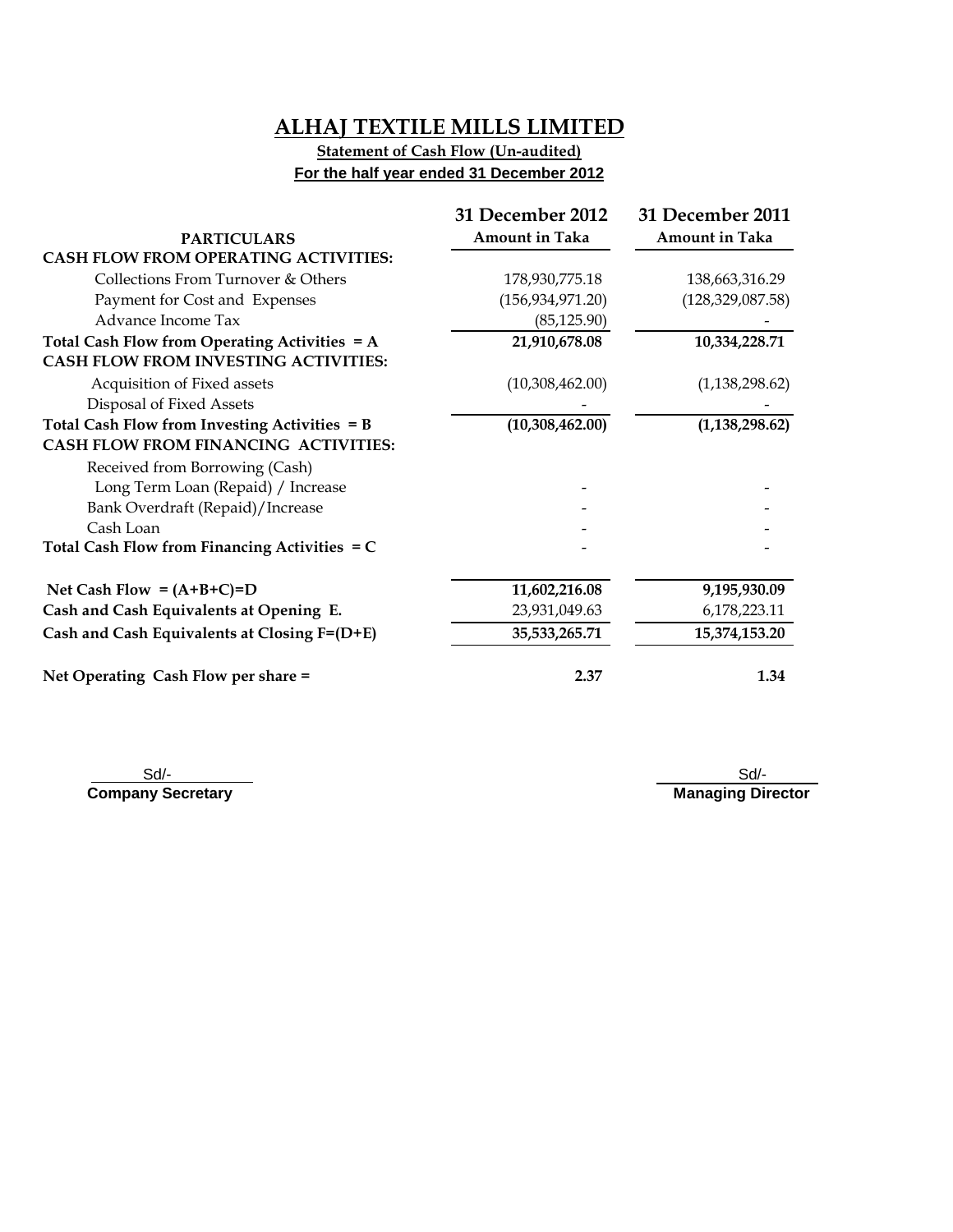### **ALHAJ TEXTILE MILLS LIMITED Cost of Goods Sold For the half year ended 31 December 2012**

| <b>PARTICULARS</b>              |    | 31 December 2012<br><b>Amount in Taka</b> | 31 December 2011<br><b>Amount in Taka</b> |
|---------------------------------|----|-------------------------------------------|-------------------------------------------|
|                                 |    |                                           |                                           |
| Work in Process (opening)       |    | 8,266,267.01                              | 5,399,608.79                              |
| Raw Materials consumption       |    | 104,567,387.34                            | 113,684,927.61                            |
| <b>Wast Cotton Consumption</b>  |    | 2,847,532.22                              | 6,032,218.01                              |
| Work in Process (closing)       |    | (6,729,204.02)                            | (7,439,702.01)                            |
| Wastage recoverable             |    | (4, 126, 573.05)                          | (5,348,328.84)                            |
| <b>Total Consumption</b>        |    | 104,825,409.50                            | 112,328,723.56                            |
| Factory wages & allowances      | 13 | 9,913,449.00                              | 8,277,511.67                              |
| Stores & Spares                 | 14 | 5,099,649.73                              | 4,870,690.45                              |
| Other factory overhead          | 15 | 19,988,795.48                             | 17,273,965.23                             |
| Factory salary & allowance      | 16 | 2,167,294.25                              | 1,767,324.18                              |
|                                 |    | 37,169,188.46                             | 32,189,491.53                             |
| Cost of production              |    | 141,994,597.96                            | 144,518,215.09                            |
| Finished goods (opening)        |    | 24,646,715.10                             | 26,668,307.44                             |
| Finished goods (closing)        |    | (16,056,761.00)                           | (42,709,707.09)                           |
| <b>Total Cost of Goods Sold</b> |    | 150,584,552.06                            | 128,476,815.44                            |
|                                 |    |                                           |                                           |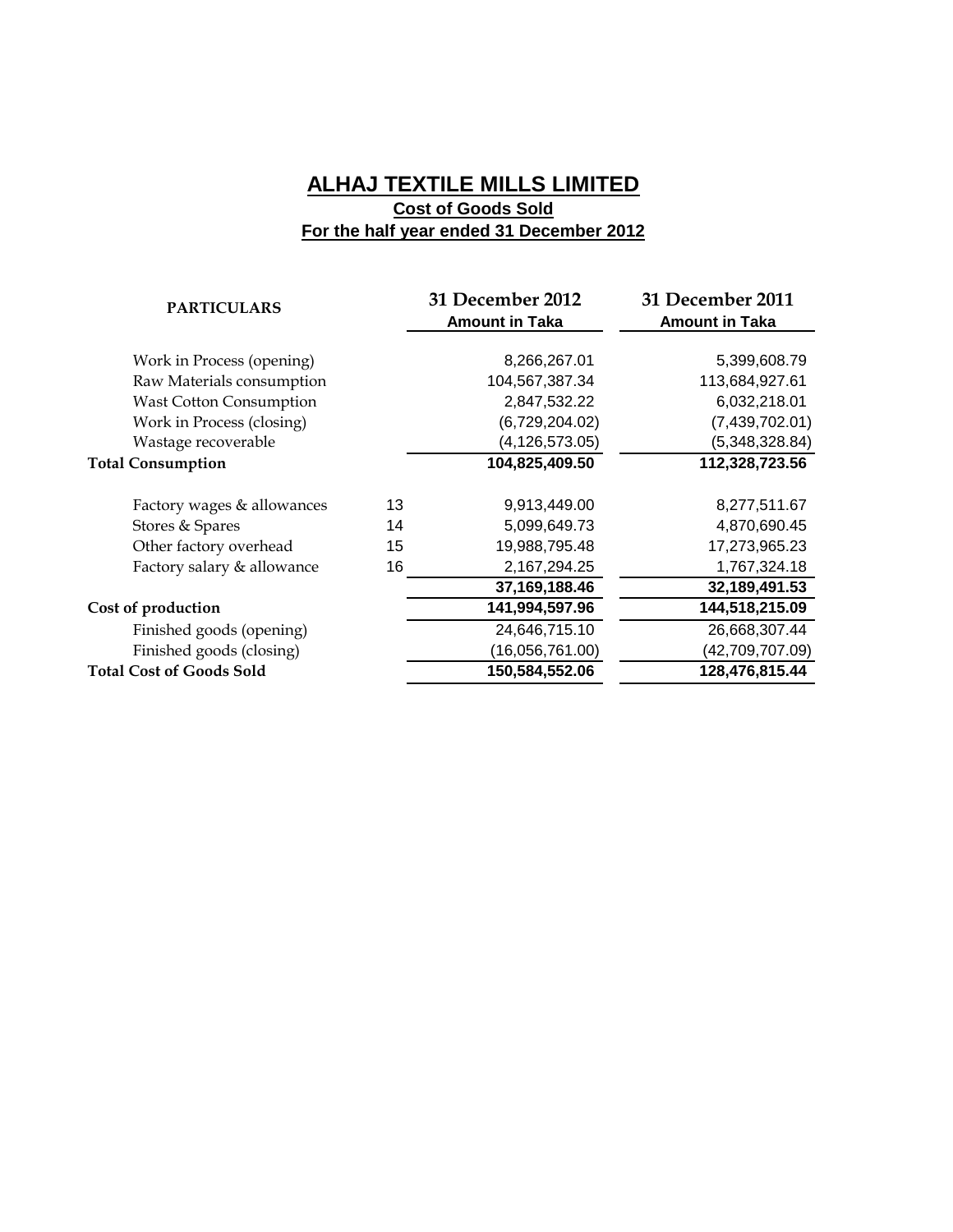## **For the half year ended 31 December 2012**

|    | Schedule No.                            | 31 Dec 2012           | 30 June 2012          |
|----|-----------------------------------------|-----------------------|-----------------------|
| 1) | Investment:Tk.5,000,840.60              | <b>Amount in Taka</b> | <b>Amount in Taka</b> |
|    | Investment in Share of AJML             | 840.60                | 840.60                |
|    | Investment in Share Of CDBL - Equity    | 1,000,000.00          | 1,000,000.00          |
|    | Investment in Share Of CDBL-Bonus share | 4,000,000.00          | 4,000,000.00          |
|    | <b>Total</b>                            | 5,000,840.60          | 5,000,840.60          |
|    |                                         |                       |                       |
| 2) | Inventories : Tk. 84,963,857.50         |                       |                       |
|    |                                         | 31 Dec 2012           | 30 June 2012          |
|    |                                         | <b>Amount in Taka</b> | <b>Amount in Taka</b> |
|    | Raw Cotton                              | 35,997,896.49         | 24,667,538.79         |
|    | <b>Work in Process</b>                  | 6,729,204.02          | 8,266,267.01          |
|    | <b>Finished Goods</b>                   | 16,056,761.00         | 24,646,715.10         |
|    | <b>Stores and Spares</b>                | 20,056,733.64         | 20,531,991.71         |
|    | <b>Store in Transit</b>                 | 3,549,253.00          | 3,548,698.00          |
|    | <b>Stock at Section</b>                 | 861,936.25            | 805,405.20            |
|    | <b>Wastage Stock</b>                    | 1,712,073.10          | 453,183.51            |
|    | <b>Total Inventories =</b>              | 84,963,857.50         | 82,919,799.32         |
|    |                                         |                       |                       |
| 3) | Debtors: Tk.4,754,525.98                |                       |                       |
|    |                                         | 31 Dec 2012           | 30 June 2012          |
|    |                                         | <b>Amount in Taka</b> | <b>Amount in Taka</b> |
|    | Trade Debtors (Export Sales):           |                       |                       |
|    | Amount Receivable against Export Sale   | 1,627,379.14          | 1,627,379.14          |
|    | Sundry Debtors:                         |                       |                       |
|    | Short Weight claim                      | 3,127,146.84          | 3,127,146.84          |
|    | <b>Total Trade Debtors =</b>            | 4,754,525.98          | 4,754,525.98          |
|    |                                         |                       |                       |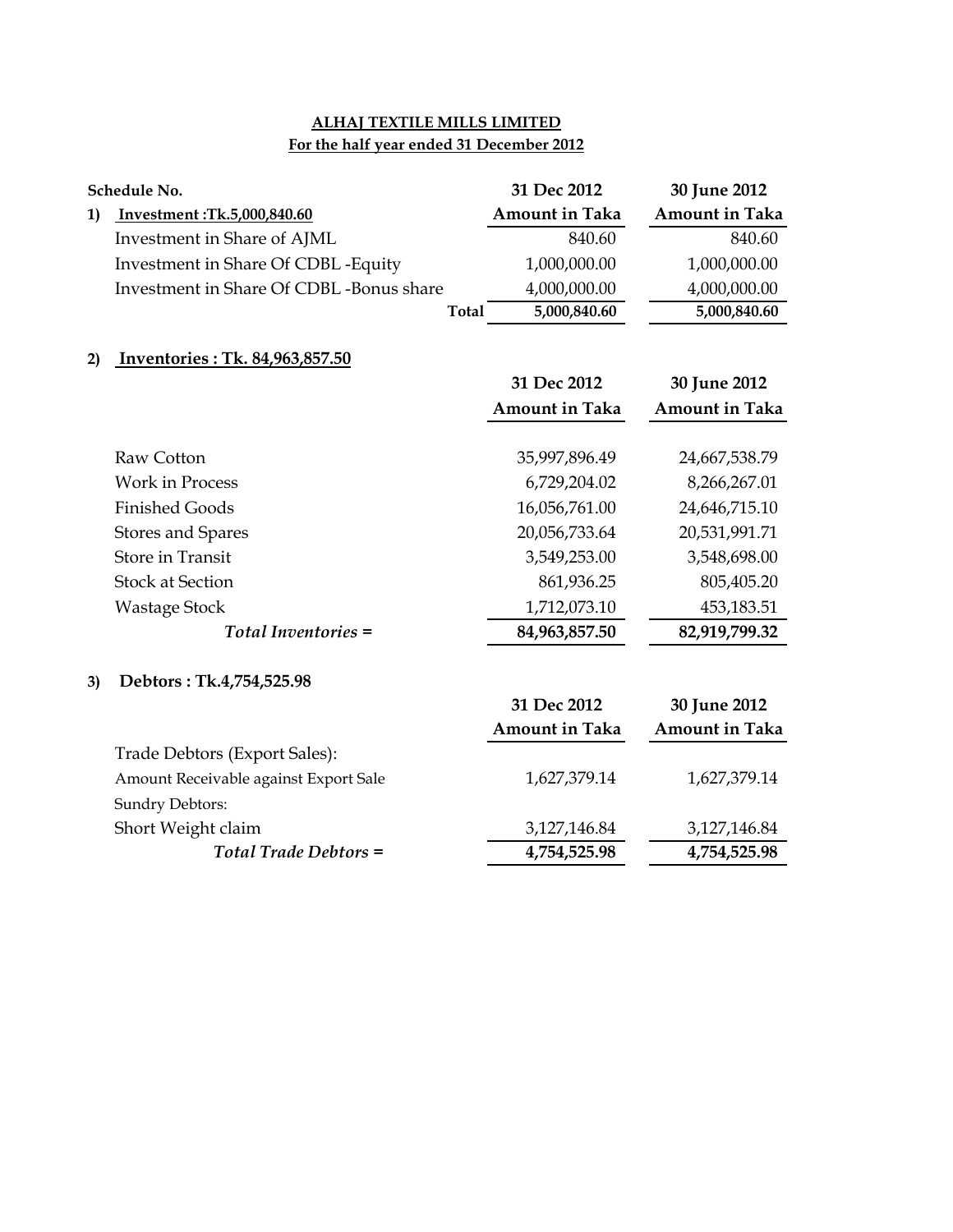|                                                           | 31 Dec 2012           | 30 June 2012          |
|-----------------------------------------------------------|-----------------------|-----------------------|
|                                                           | <b>Amount in Taka</b> | <b>Amount in Taka</b> |
| <b>Advances:</b>                                          |                       |                       |
| Advance agst. salary & wages                              | 17,000.00             | 34,000.00             |
| Advance against TA/DA                                     | 279,340.00            | 1,320.00              |
| Advance against purchase                                  | 42,385.27             | 16,101.27             |
| Advance Against Company Income Tax                        | 5,900,533.77          | 5,810,647.85          |
| Other advances & Prepayment                               | 1,482,602.21          | 4,624,120.71          |
|                                                           | 7,721,861.25          | 10,486,189.83         |
| Deposits:                                                 |                       |                       |
| <b>Custom Deposit</b>                                     | 153,724.17            | 113,196.05            |
| <b>BTMC</b><br>Deposit<br>bank<br>against<br>at<br>Agrani |                       |                       |
| liabilities(Principal)                                    | 50,761,093.00         | 50,761,093.00         |
| Bank guarantee of Agrani Bank ltd                         | 34,290.00             | 34,290.00             |
|                                                           | 50,949,107.17         | 50,908,579.05         |
| <b>Security and Other Deposits:</b>                       |                       |                       |
| Against Oxygen Cylinder                                   | 4,000.00              | 4,000.00              |
| <b>Against Telephone</b>                                  | 13,300.00             | 13,300.00             |
| Against Telephone (CDBL)                                  | 49,600.00             | 49,600.00             |
| Against Head Office rent                                  | 607,750.00            | 727,000.00            |
|                                                           |                       |                       |
| Against Gas Line (Pashchimanchal Gas Co. Ltd)             | 1,930,405.00          | 1,930,405.00          |
| Pre-paid Insurance                                        | 993,152.00            | 308,809.50            |
|                                                           | 3,598,207.00          | 3,033,114.50          |
| $Total =$                                                 | 62,269,175.42         | 64,427,883.38         |

# **4) Advance, Deposits and Prepayment : Tk.62,269,175.42**

## **5) Cash & Cash Equivalents : Tk.35,533,265.71**

| Casil & Casil Equivalents . 1 K.33,333,203.71 |                       |                       |
|-----------------------------------------------|-----------------------|-----------------------|
|                                               | 31 Dec 2012           | 30 June 2012          |
|                                               | <b>Amount in Taka</b> | <b>Amount in Taka</b> |
| Cash in Hand                                  | 137,853.08            | 3,830.08              |
| Janata Bank, STD A/C No-000887                | 20,307,082.30         | 220.00                |
| Sonali Bank, Dhaka. CD A/C No- (969)          | 3,518.76              | 3,518.76              |
| Agrani Bank ISD A/C NO. CD-1085               | 502.87                | 502.87                |
| Agrani Bank, Dhaka A/C NO. CD-1532            | 68,706.81             | 175,221.01            |
| Janata Bank, Ishurdi -CD-373                  | 1,511.07              | 1,511.07              |
| Agrani Bank CD A/C No-1773                    | 6,260.00              | 6,975.00              |
| Agrani Bank STD A/C No-152                    | 772,299.25            | 3,318,937.09          |
| Janata Bank CD A/C 33066246                   | 14,235,531.57         | 20,420,333.75         |
| $Total =$                                     | 35,533,265.71         | 23,931,049.63         |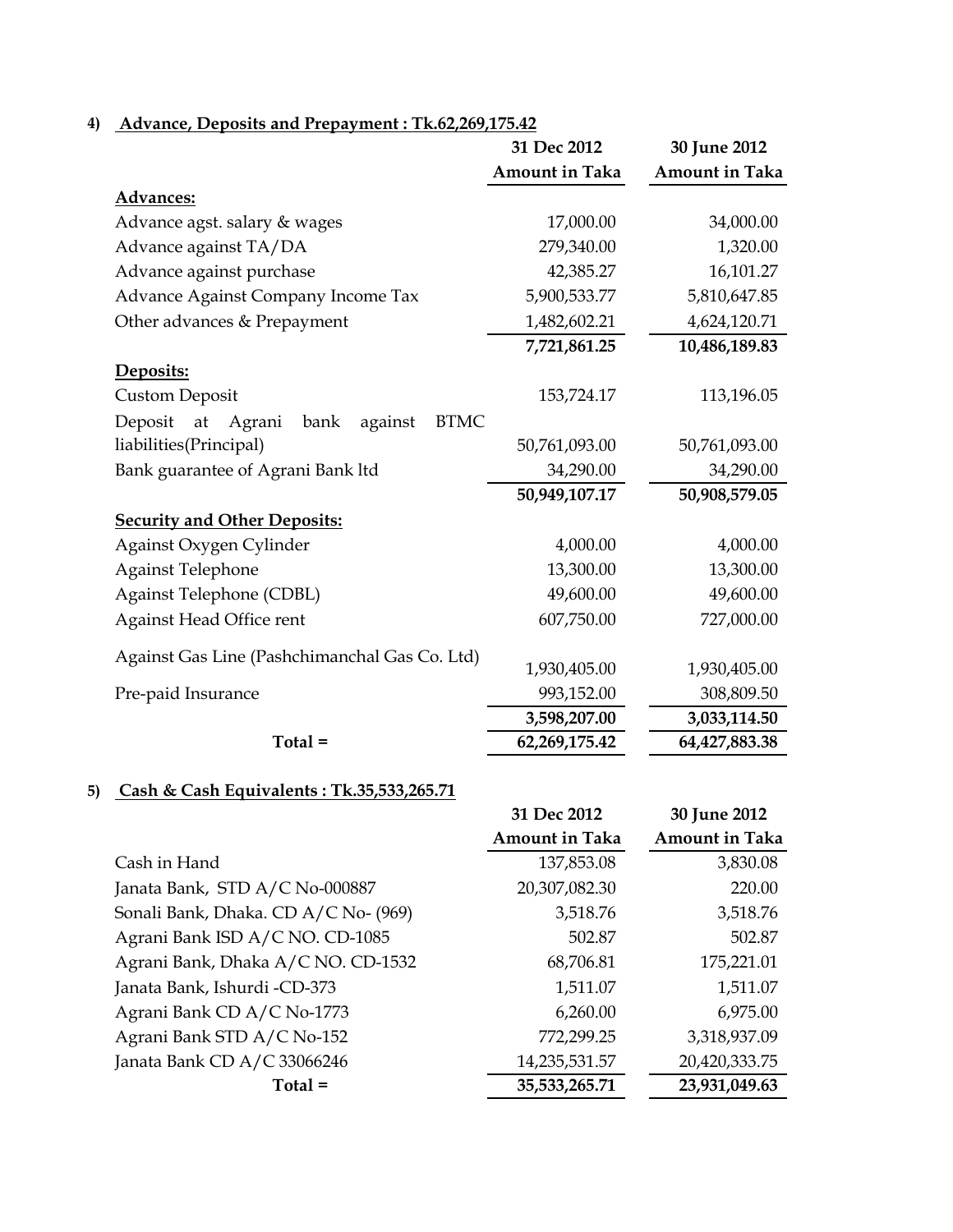## **6) Other Current Liabilities : Tk.19,045,298.69**

|                                               | 31 Dec 2012           | 30 June 2012          |
|-----------------------------------------------|-----------------------|-----------------------|
|                                               | <b>Amount in Taka</b> | <b>Amount in Taka</b> |
| <b>Provision for Outstanding Liabilities:</b> |                       |                       |
| Salary & wages clearing account               | 267,955.63            | 2,066,142.00          |
| Provision for other finance                   | 2,684,009.86          | 2,633,317.86          |
| <b>Sundry Creditors:</b>                      |                       |                       |
| <b>Trade Creditors</b>                        | 11,315,651.10         | 18,216,573.41         |
| Un-paid salary $&$ wages                      | 46,986.83             | 46,986.83             |
| Income Tax deduction from parties             | 324,623.00            | 150.00                |
| Sramik Kallan Tahbil                          | 55,051.27             | 55,051.27             |
| <b>Other Sundry Creditors</b>                 | 1,486.50              | 1,486.50              |
| Cash Loan                                     | 4,340,000.00          | 4,340,000.00          |
| Creditors for Staff & Officer                 | 9,534.50              | 9508.5                |
| Total Other Current Liabilities =             | 19,045,298.69         | 27,369,216.37         |

### **7) Provision for Taxes : Tk.11,263,250.00**

|                                         | <b>Amount in Taka</b> | <b>Amount in Taka</b> |
|-----------------------------------------|-----------------------|-----------------------|
| Provision for Accounting Year 2003-04   | 40,961.00             | 40,961.00             |
| Provision for Accounting Year 2007-08   | 1,690,672.00          | 1,690,672.00          |
| Provision for Accounting Year 2010-11   | 4,561,010.00          | 4,561,010.00          |
| Provision for Accounting Year 2011-2012 | 2,190,896.00          | 2,190,896.00          |
| Provision for Accounting Year 2012-2013 | 2,799,711.00          |                       |
|                                         | 11,283,250.00         | 8,483,539.00          |

**31 Dec 2012 30 June 2012**

### **8) Bank Overdraft : Tk.18,772,079.78**

|                                           | 31 Dec 2012           | 30 June 2012          |
|-------------------------------------------|-----------------------|-----------------------|
|                                           | <b>Amount in Taka</b> | <b>Amount in Taka</b> |
|                                           |                       |                       |
| Agrani Bank - Cash Credit (Hyp.) - A/C-60 | 37,032,248.80         | 37,032,248.80         |
| Agrani Bank- Cash Credit (Pledge) - A/C   | (18,260,169.02)       | (18,260,169.02)       |
| <b>Total</b>                              | 18,772,079.78         | 18,772,079.78         |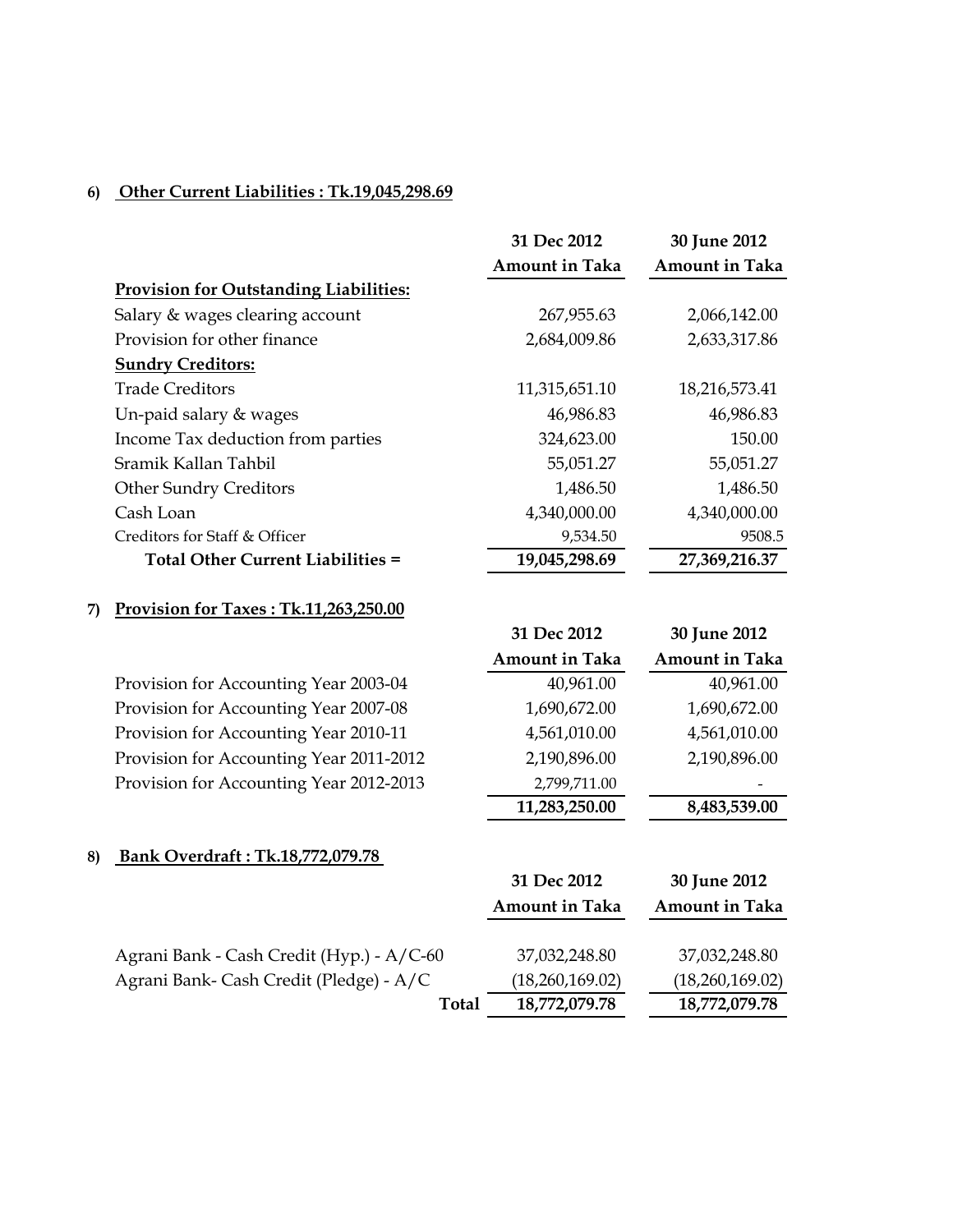### **9) Long Term Loan Fund: Tk.139,123,632.80**

The above balance is made of the following:

| Agrani Bank Ltd. Industrial Loan-Principal | <b>1st BMRE</b>       | 2nd BMRE              | Total                 |
|--------------------------------------------|-----------------------|-----------------------|-----------------------|
|                                            | <b>Amount in Taka</b> | <b>Amount in Taka</b> | <b>Amount in Taka</b> |
| <b>Opening Balance</b>                     | 36,340,939.39         | 50,471,371.15         | 86,812,310.54         |
| Add: Received from Agrani Bank             |                       |                       |                       |
| Less: Payment                              |                       |                       |                       |
|                                            | 36,340,939.39         | 50,471,371.15         | 86,812,310.54         |
| Agrani Bank Ltd. Industrial Loan-Interest  |                       |                       |                       |
| <b>Opening Balance</b>                     | 39,538,958.26         | 12,772,364.00         | 52,311,322.26         |
| Less: Payment                              |                       |                       |                       |
|                                            | 39,538,958.26         | 12,772,364.00         | 52,311,322.26         |
| Add: Provision for Interest                |                       |                       |                       |
|                                            | 39,538,958.26         | 12,772,364.00         | 52,311,322.26         |
| <b>Total Long Term Loan Fund</b>           | 75,879,897.65         | 63,243,735.15         | 139,123,632.80        |

|                                           |              | 31 Dec 2012           | 30 June 2012          |
|-------------------------------------------|--------------|-----------------------|-----------------------|
|                                           |              | <b>Amount in Taka</b> | <b>Amount in Taka</b> |
| 10) Reserve and Surplus :Tk.24,347,022.25 |              |                       |                       |
| Capital Reserve                           |              | 21,349.81             | 21,349.81             |
| Reserve on Revaluation of Fexed assets    |              | 22,930,592.44         | 24, 167, 459. 72      |
| General Reserve                           |              | 1,395,080.00          | 1,395,080.00          |
|                                           | <b>Total</b> | 24, 347, 022. 25      | 25,583,889.53         |
|                                           |              |                       |                       |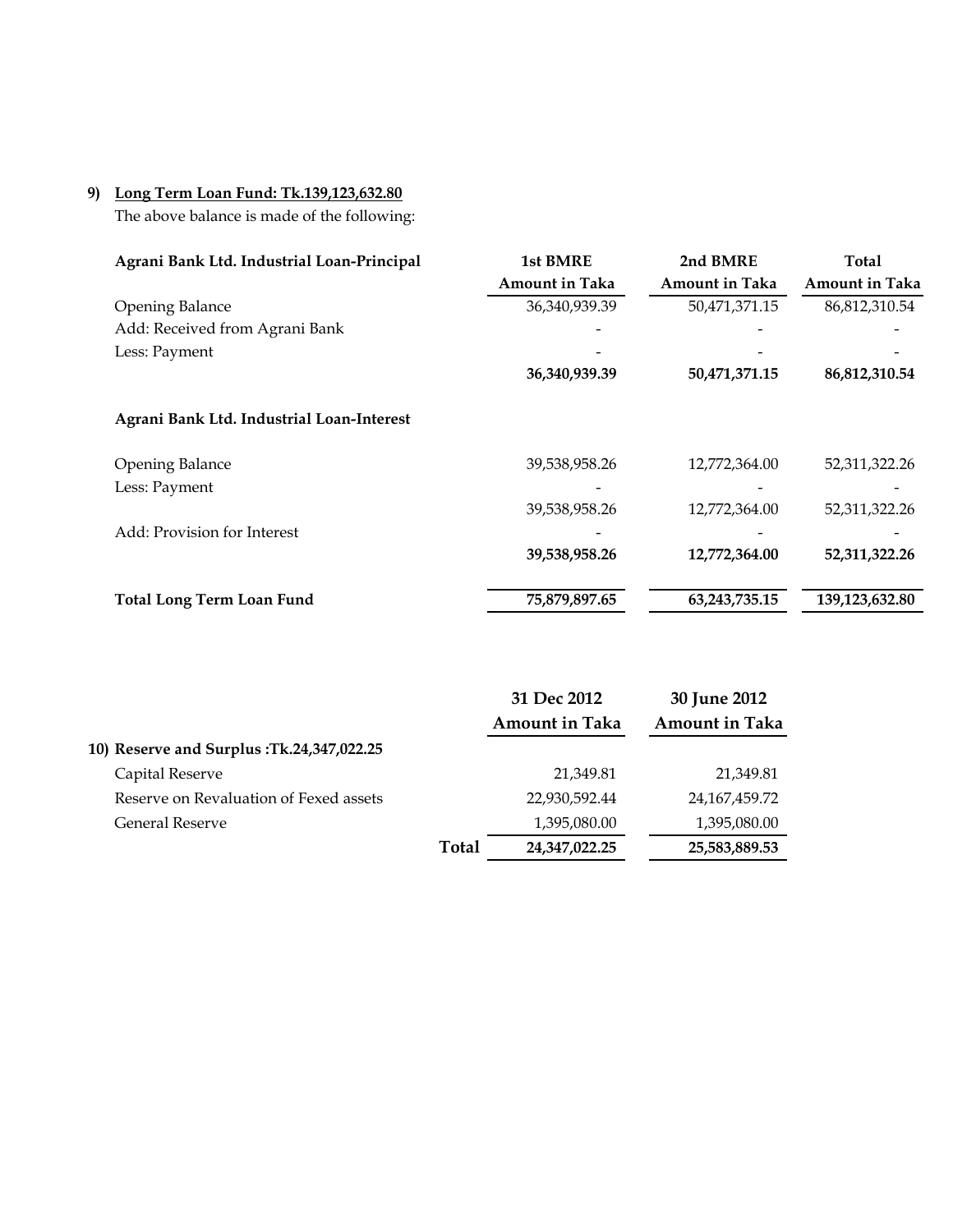| 11) Administrative Exp.: Tk.6,946,360.46 | 31 Dec 2012           | 31 Dec 2011           |
|------------------------------------------|-----------------------|-----------------------|
|                                          | <b>Amount in Taka</b> | <b>Amount in Taka</b> |
| Salary and allowances                    | 2,497,466.00          | 2,251,974.52          |
| <b>Bonus</b>                             | 266,845.25            | 634,828.00            |
| Gratuity                                 | 2,525.00              | 61,368.00             |
| Leave Pay                                | 1,262.00              | 166,644.00            |
| <b>Directors Remuneration</b>            | 600,000.00            | 600,000.00            |
| Chairman's Honorarium                    | 270,000.00            | 135,000.00            |
| <b>Board Meeting Fee</b>                 | 135,000.00            | 315,000.00            |
| <b>Audit Committee Fee</b>               | 75,000.00             |                       |
| <b>Purchase Committee Fee</b>            | 20,000.00             |                       |
| Repairs of Vehicals                      | 36,845.00             | 87,295.00             |
| <b>Priting and Stationery</b>            | 281,244.00            | 354,710.00            |
| Uniform                                  | 6,000.00              | 6,000.00              |
| <b>Medical Expenses</b>                  |                       | 2,700.00              |
| <b>Rent Rates and Taxes</b>              | 246,750.00            | 230,876.25            |
| <b>Travelling and Conveances</b>         | 63,523.00             | 44,892.00             |
| Petrol for Car                           | 351,723.00            | 207,335.00            |
| Electricity & Power                      | 42,102.50             | 17,081.00             |
| Depreciation                             | 205,578.71            | 541,159.71            |
| Postae, Telegram and Trancall            | 102,070.00            | 89,255.00             |
| Fooding and Entertainment                | 169,497.00            | 189,028.00            |
| Fees and Professional Charges            | 393,989.00            | 518,823.00            |
| Legal & other fee                        | 23,260.00             |                       |
| Inventory audit fee                      | 50,500.00             |                       |
| Accounts audit fee                       | 10,500.00             | 18,500.00             |
| <b>Annual Subscription</b>               | 98,390.00             | 65,333.00             |
| News Paper and magazine                  | 30,615.00             |                       |
| Survey fee & charges                     | 70,000.00             |                       |
| <b>Bank Charges</b>                      | 52,069.00             | 31,981.00             |
| Miscellanous Expenses                    | 8,545.00              | 15,599.00             |
| <b>Advertisement Expenses</b>            | 143,115.00            | 51,298.00             |
| <b>Water and Gas Supplies Expenses</b>   | 47,700.00             | 47,700.00             |
| <b>Annual General Meeting Expenses</b>   | 63,968.00             | 41,787.00             |
| Repairs and Main. for outsite party      | 72,100.00             | 610,685.88            |
| <b>Annual Religius Festival Expenses</b> | 49,840.00             | 69,849.00             |
| <b>Car Parking Expenses</b>              | 15,000.00             | 12,905.00             |
| <b>VAT Expenses</b>                      | 194,441.00            | 3,060.00              |
| <b>CDBL</b> Expenses                     | 28,330.00             |                       |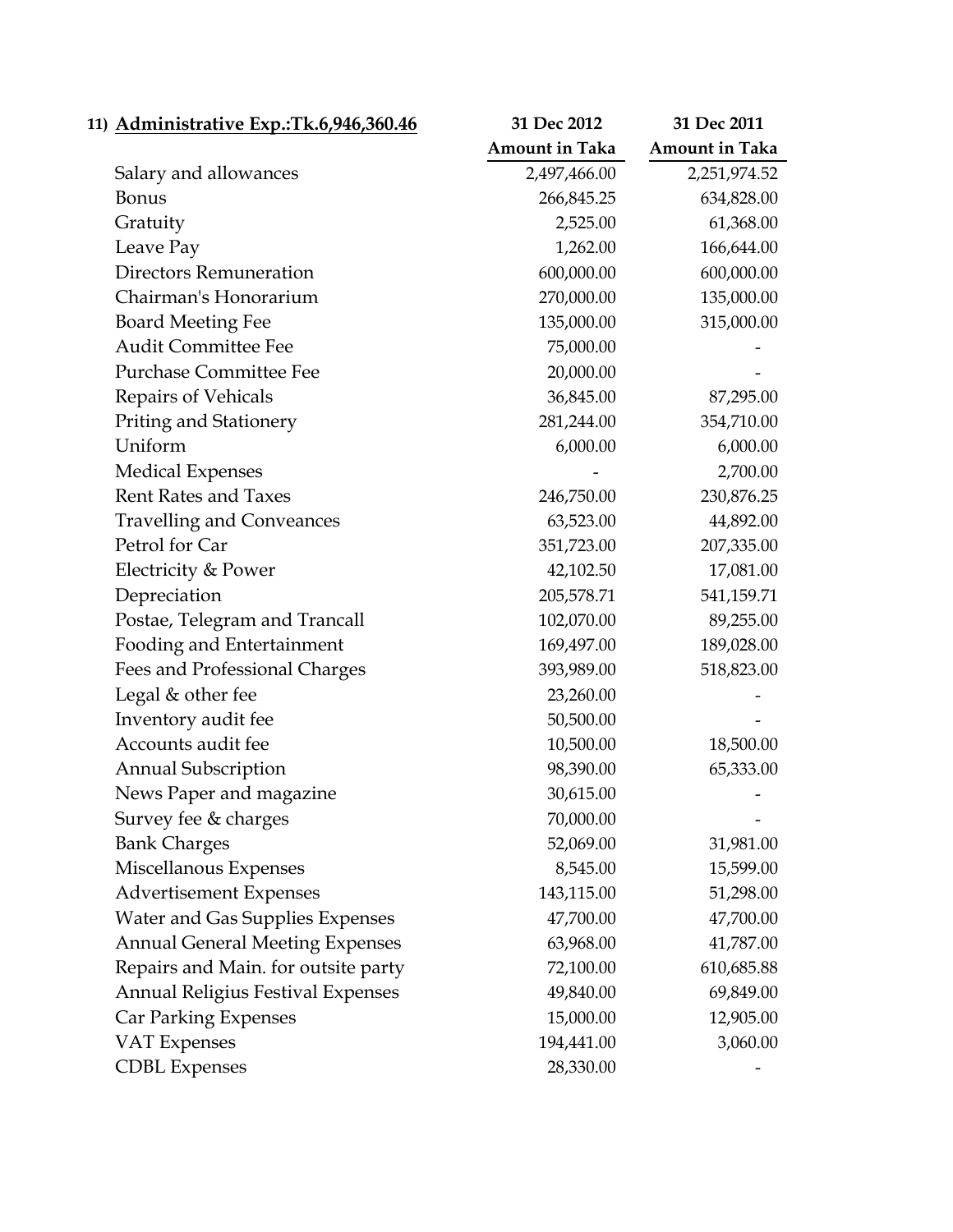| Service Charge of Head Office             | 111,300.00   | 111,300.00   |
|-------------------------------------------|--------------|--------------|
| Repairs and Main. Of Vehicles (Tyre Tube) | 71,000.00    | 93,024.00    |
| Celebrating expenses of Independent Day   | 10,000.00    |              |
| Dish Line rent                            | 15,525.00    |              |
| PABX Line Maintenance Exp.                | 742.00       |              |
| Servicing(Monitor)                        |              | 1,000.00     |
| Garage rent                               | 12,000.00    |              |
| Total                                     | 6,946,360.46 | 7,627,991.36 |

| Selling & Dist.Expenses: Tk.380,418.00<br>12) | 31 Dec 2012           |                       |
|-----------------------------------------------|-----------------------|-----------------------|
|                                               |                       | 31 Dec 2011           |
|                                               | <b>Amount in Taka</b> | <b>Amount in Taka</b> |
| Salary & Allowances                           | 111,618.00            | 111,618.00            |
| Delivery & Distribution Exp.                  | 257,385.00            | 375,586.00            |
| Cooly Charge                                  |                       | 792.00                |
| <b>Sales Promotion Expenses</b>               | 11,415.00             | 21,100.00             |
| <b>Total</b>                                  | 380,418.00            | 509,096.00            |
|                                               |                       |                       |
|                                               |                       |                       |
| 13) Factory wages & Allow.:Tk.9,913,449.00    | 31 Dec 2012           | 31 Dec 2011           |
|                                               | <b>Amount in Taka</b> | <b>Amount in Taka</b> |
| Wages and allowances                          | 9,496,717             | 8,053,362             |
| <b>Bonus</b>                                  | 416,732.00            | 224,150.00            |
| <b>Total</b>                                  | 9,913,449.00          | 8,277,511.67          |
|                                               |                       |                       |
| 14) Store & Spares: Tk.5,099,649.73           | 31 Dec 2012           | 31 Dec 2011           |
|                                               | <b>Amount in Taka</b> | <b>Amount in Taka</b> |
| <b>Spare Parts</b>                            | 1,548,016.13          | 1,906,818.01          |
| <b>Packing Materials</b>                      | 3,017,505.10          | 2,207,711.09          |
| Lubricants                                    | 88,882.25             | 28,335.35             |
| <b>Electrical Materials</b>                   | 394,186.62            | 688,788.37            |
| <b>Facotry Building Roof Maint. Materials</b> | 29,295.00             |                       |
| <b>Other Maintenances Materials</b>           | 21,764.63             | 39,037.63             |
| <b>Total</b>                                  | 5,099,649.73          | 4,870,690.45          |